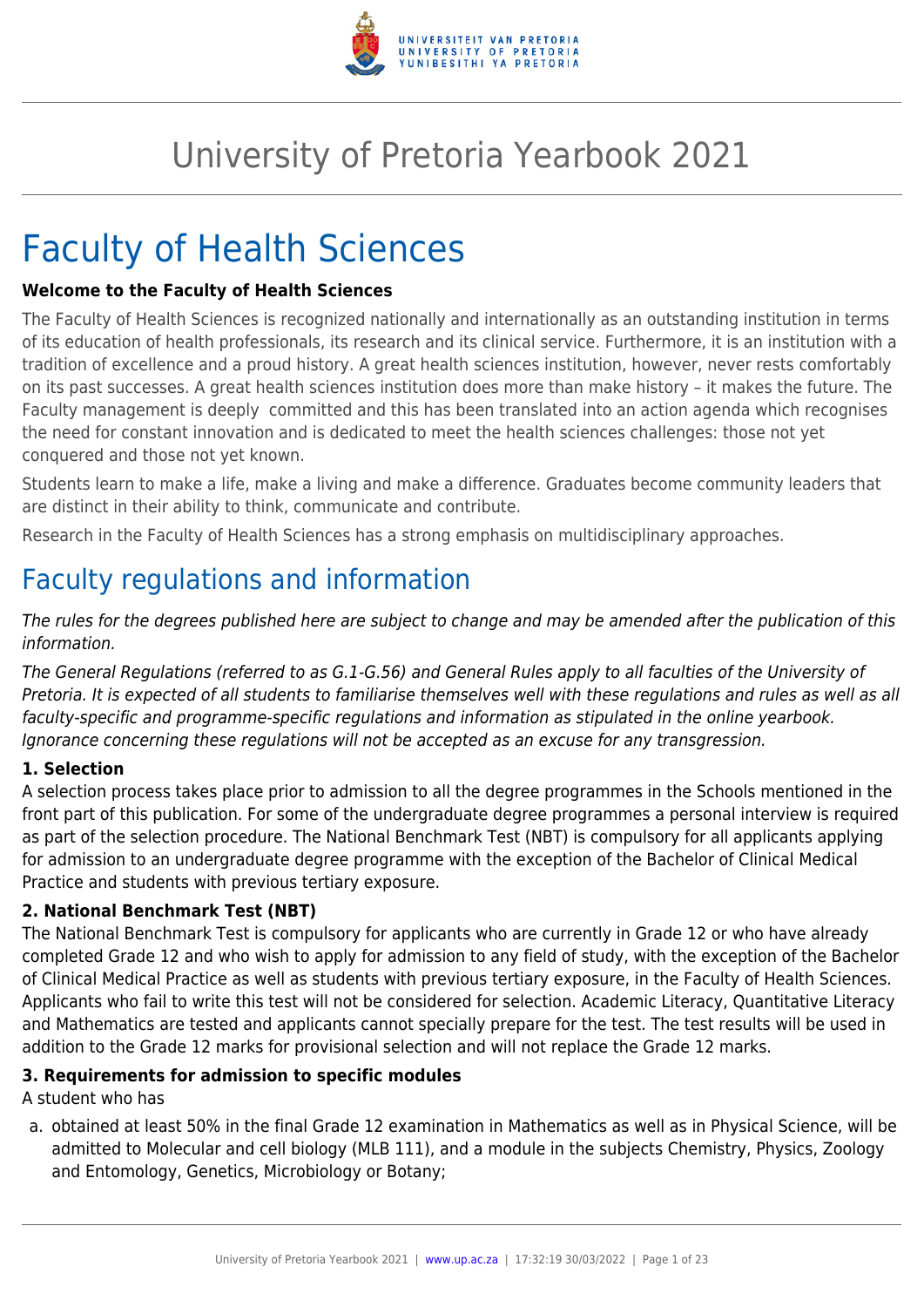

- b. obtained at least 50% in the final Grade 12 examination in Mathematics as well as in Physical Science, will be admitted to a module in Radiation Physics (RFI);
- c. obtained at least 50% in the final Grade 12 examination in either Physical Science or Life Sciences, will be admitted to modules in Occupational Therapy and Therapeutic Media;
- d. obtained at least 60% in the final Grade 12 examination in Mathematics, will be admitted to the module WTW 158 in Mathematics; and
- e. obtained at least 50% in the final Grade 12 examination in Mathematics, will be admitted to the module WTW 134 in Mathematics.

#### **4. Academic Literacy Test**

All new undergraduate students who register in the School of Dentistry and the School of Medicine will be required to write an academic literacy test. On the grounds of this test, students will be required to follow compulsory academic literacy modules (ELH 111 and 112 for students of Dentistry and Medicine, and ELH 131 and 132 for students of Clinical Medical Practice), which they must pass as one of the requirements for obtaining their degree.

Undergraduate students who register in the School of Healthcare Sciences will not be required to write the academic literacy test. The academic literacy modules ELH 121 and ELH 122 are compulsory for all students, and a pass mark for each of these modules is a requirement for obtaining their degree.

#### **5. Academic information management**

It is required of all new first-year students at the University of Pretoria to complete the module AIM 111 Academic information management and AIM 121 Academic information management. Details of this module can be found in the Course Catalog.

#### **6. Subminimum in examination papers**

Where applicable, the subminimum required in examinations appears in the regulations of the degree/diploma in question and in the syllabi of the modules in question.

#### **With regard to MBChB:**

A subminimum may be required in each module or practical component from which a specific block is compiled, in order to pass in the block in question.

#### **7. Examinations**

The examinations in first-semester modules take place in May/June, while all other examinations (second semester modules, year modules and blocks of the MBChB degree programme) take place in October/November.

#### **8. Ancillary examinations**

After conclusion of an examination and before examination results are announced, the examiners may summon a student for an ancillary examination on particular aspects of a module.

Details in respect of a School's requirements for ancillary examinations are published in the study guide of a given block.

#### **9. Extraordinary examinations (including aegrotats)**

Subject to the stipulations of the General Regulations, the period during which an extraordinary examination will take place in the School of Medicine, will be determined by the lecturer concerned, in consultation with the relevant head of department or block chairperson, provided that the examination in a block should take place during the second examination period, if possible.

If an examination consists of more than one evaluation modality, the examination as a whole must be repeated, even if part thereof has already been completed.

#### **10. Re-marking of examination scripts**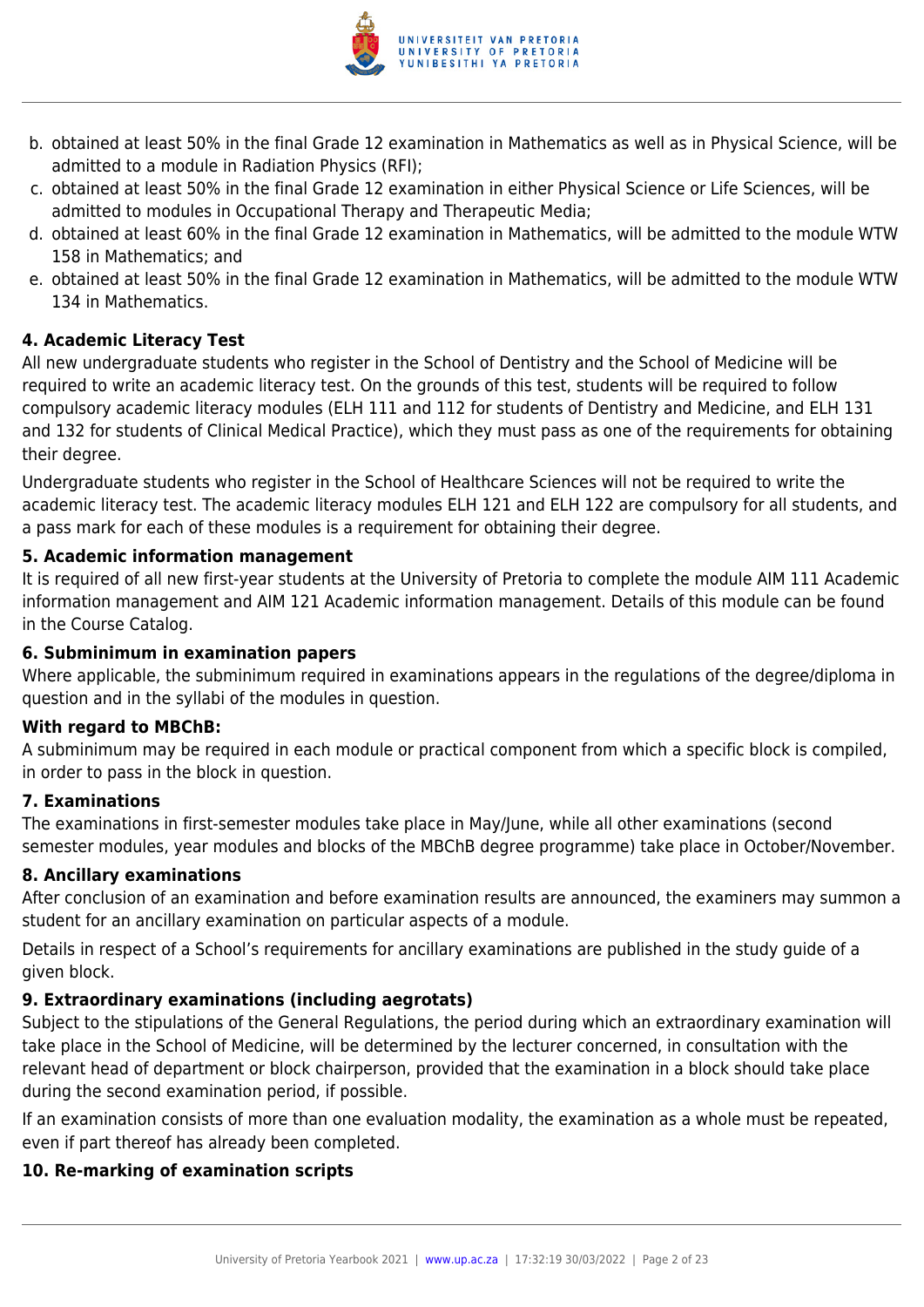

In accordance with the stipulations of the General Regulations, departments give feedback to students after an examination on the framework used by the examiners during the examination. The way in which feedback is given, is determined by the relevant head of department. Students may, after perusal, and in the case of MBChB students, after the examination period (which includes the examination and the second examination), within 14 calendar days after commencement of the lectures in the next semester, and after payment of the prescribed fee, apply for the re-marking of an examination script, by an examiner (in the case of MBChB study an external examiner from outside of the University) appointed by the relevant head of department.

#### **The School of Medicine furthermore defines the relevant regulation as follows:**

(i) A student has the right of perusal of his or her examination script before applying for the re-marking of the examination script.

The following is determined by perusal of the script:

- Whether all the answers have been marked.
- Whether the marks awarded, have been calculated correctly.
- Whether the student did in fact answer all the questions.

(ii) During perusal, the student, the lecturer as well as a third person must be present.

If a discussion about the content of the answers in the script develops, the student must be referred to the administration of the School in question, where he or she applies for the re-marking of the examination script.

#### **11. Second examination opportunity**

- i. A student may be admitted to a second examination in a module in the following instances [excepting specific faculty requirements in respect of second examinations in specific blocks for the first to the fifth year of study for the MBChB degree and the first and second year of study for BChD:
- a. If a final mark of between 40% and 49% has been obtained.
- b. If a pass mark has been obtained but not the required subminimum of 40% in the examination as a whole; or
- c. If a pass mark has been obtained but not the required subminimum in subsections of the module.
- ii. A student must obtain a minimum of 50% in the second examination to pass.
- iii. The semester/year/continuous evaluation mark is taken into account only if a student did not obtain at least 50% in the second examination of a first-semester module at 100 level.
- iv. The highest final mark (pass mark) that can be awarded to a student for a second examination, is 50%.

#### **12. Promotion**

In certain departments, students can be promoted to a next semester or level of a subject without writing the prescribed examination, provided that their preparation is satisfactory and a continuous evaluation mark of at least 65% has been obtained.

Departments where promotion as prescribed above is possible, will inform students in good time in this regard.

#### **Note:**

Students obtain credit for a promoted module only after they have passed an examination in a consecutive module or modules of the subject in question at this University.

Promotion as described above, does not refer to the option that medical students may exercise to have the block mark at the end of the year, validated as the final block mark for a relevant block (i.e. to be exempted from the block examination in the block), provided, inter alia, that a block mark of at least 60% has been obtained in the block in question.

#### **13. The examination moderating meeting**

#### **13.1 Students in Year 1 - 3:**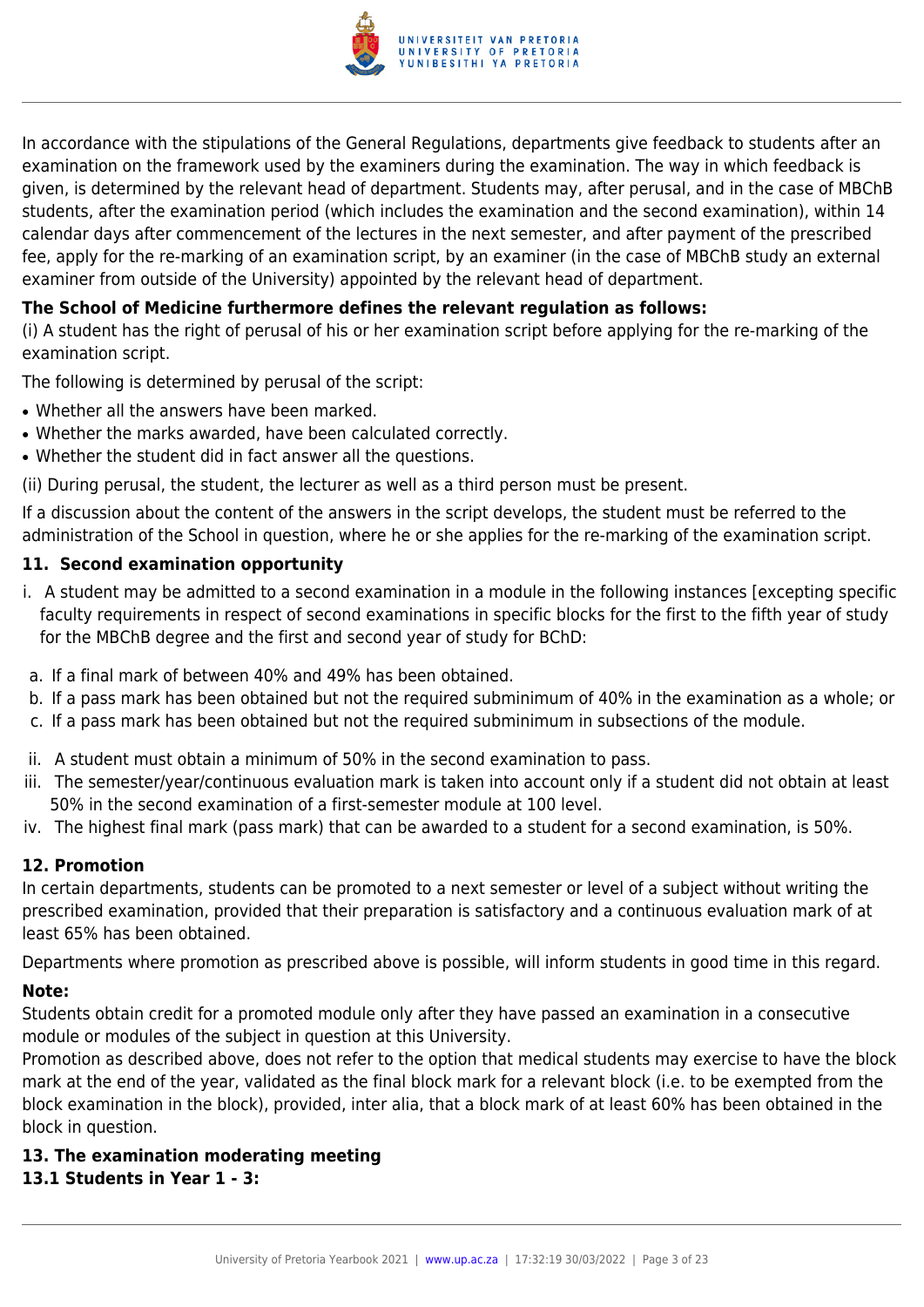

- i. Students obtain class test, practical and block test marks in respect of each block and special activity (which are disclosed to students). These marks are processed into a block mark (which is not disclosed to students). Each block chairperson publishes a list of the registration numbers of students who have to sit the semester examination in his or her block. The block marks are submitted to Student Administration. Students with examination exemption, who nevertheless prefer to sit the block examination, may do so, but will then have to accept the final block mark (which is calculated from the block mark and the examination mark), even if it is less than the (original) block mark.
- ii. The final block mark of the students who have to sit the examination, is only determined at the end of the block examination, from the contributions of the block mark and the examination mark. This final block mark will reflect the real mark obtained. The EMM (Examination Moderating Meeting) now takes place with the following objectives:
- Identification of the students who pass:
- Identification of the students who fail and as a result, have to follow the remedial programme and sit the second block examination;
- Identification of students who did not obtain the required subminimum.
- Validation of the block marks of the students who have been exempted from the examination, as the final block marks for the blocks in question; and
- Identification of students who need study assistance.
- iii. Students who fail the examination, must follow the remedial opportunity where applicable and the need for a specific remedial action will be defined at the examination moderating meeting. Such students must sit the second block examination at the end of the second semester. Only the second block examination mark will count and the maximum that can be obtained is "50H".
- iv. The performance of the students who have written the second examination, will be discussed at the second EMM, with the following objectives:
- Identification of the students who pass; and
- Identification of the students who fail. In terms of the MBChB selection criteria, first- and second-year students who fail, must apply again for selection.

#### **13.2 Students in Year 4 and the first half of Year 5: MBChB**

- i. During the blocks and special activities, students write the class tests as well as the block test. These marks are announced by the block chairperson.
- ii. Students also do morning rotations, each of which is evaluated. There are eight morning rotations in Year 4, and four in the first half of Year 5. These rotation marks are announced by the relevant departments.
- iii. The block mark is calculated from the different test marks, marks awarded for practical work and assignments, as well as the rotation(s) coupled to the specific block. In Year 4, this mark can only be calculated in middle September and in Year 5, only in middle May. These marks are not disclosed to students. A list of the registration numbers of students, who have not obtained examination exemption, is placed on the notice board by the block chairperson. These students are obliged to write the block examination. The block marks are submitted to Student Administration.

Students who nevertheless choose to write the examination, even though they have been exempted from it, may do so, but will have to accept the final block mark, even if it is lower than the (original) block mark.

iv. The final block mark of the students who sit the examination is only calculated at the end of the block examination, from the contributions from the block mark and the examination mark. This final block mark will reflect the real mark obtained. An EMM is now being held, with the following objectives: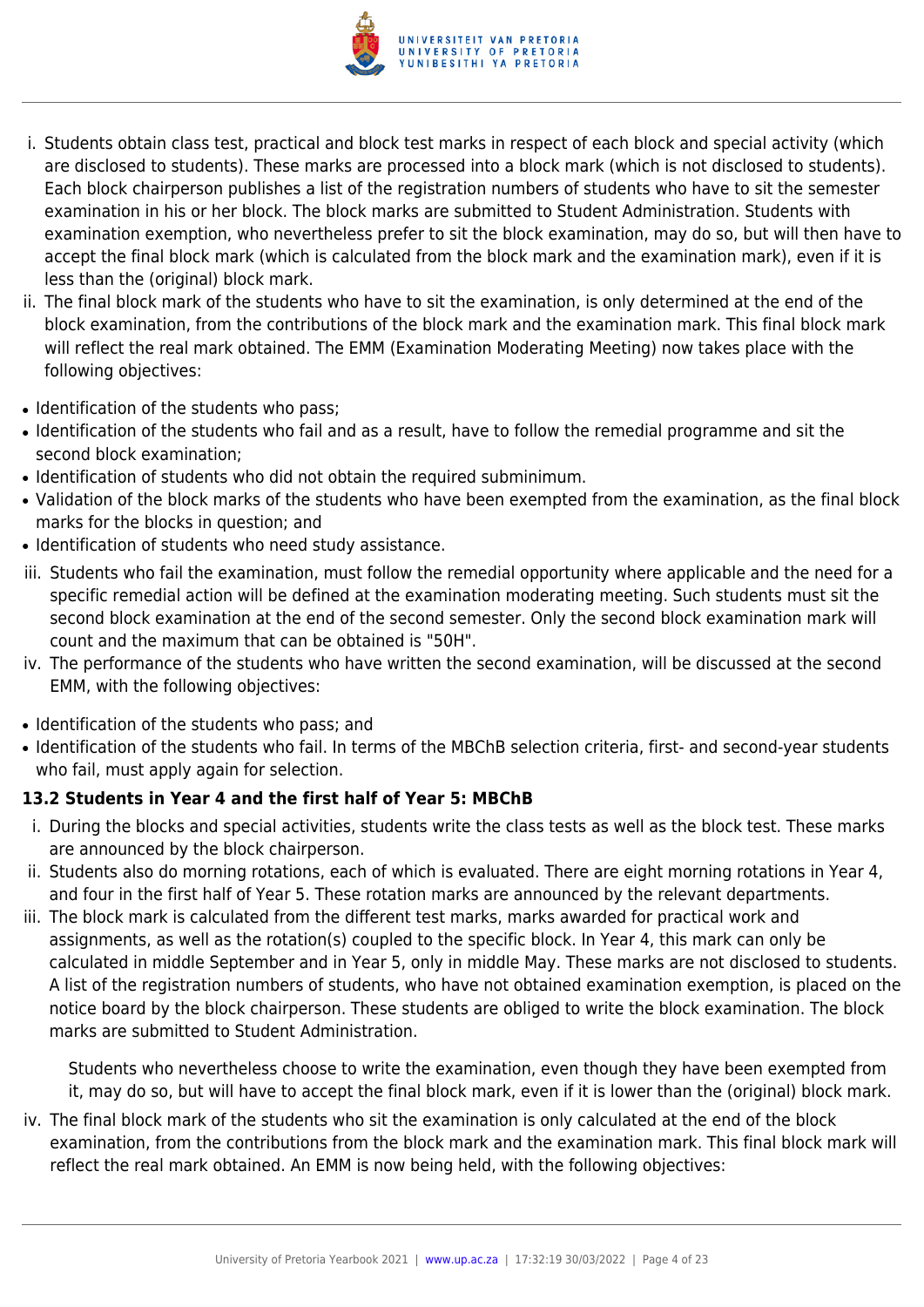

- Identification of the students who pass:
- Identification of the students who fail and resultantly have to follow the remedial programme and sit the second block examination;
- Validation of the block marks of the students with examination exemption, as their final block marks; and • Identification of the students who need study assistance.
- v. Students who fail the examination, must follow the remedial programme and sit the second block examination, which will take place at the end of the second semester in Year 4, and at the beginning of the second semester in Year 5. Only the second block examination mark will count and a maximum of "50H" can be obtained.
- vi. Students who sit the second examination, are discussed at the second EMM, with the following objectives:
- Identification of the students who pass; and
- Identification of the students who fail.

#### **13.3 Student Interns: MBChB**

#### **13.3.1 All students**

(i) At the conclusion of each seven-week rotation, an end-of-rotation evaluation (EORE) takes place in the different departments. The aim with the EORE is the identification of those students who obtain examination exemption (semester examination) and those who are not exempted and will have to sit the examination at the end of the semester. All EOREs are supported by external examiners.

(ii) The same process takes place in rotations with a duration of 3,5 weeks.

(iii) No marks are disclosed to students, only the names and/or registration numbers of the students who must sit the semester examination.

(iv) After conclusion of the semester examination (which extends over three days on dates determined beforehand), an EMM is held, with the following objectives:

Validation of the rotation marks as the semester examination mark, of the students who have obtained examination exemption. The rotation mark and the EORE mark contribute to the final mark.

Identification of the students who have passed the semester examination. The rotation mark and the semester examination mark contribute to the final mark;

Identification of the students who have failed the semester examination. These students are referred to Student Administration, as a new rotation division must now be followed; and

Identification of the students who need study assistance.

#### **13.4 Students who repeat rotations: MBChB**

- i. Students who repeat rotations, do the EORE at the conclusion of the rotation that has been repeated. The objective is to obtain a pass mark. The continuous evaluation marks and the EORE mark contribute to the final mark.
- ii. On the first Wednesday after the conclusion of the rotation, an EMM takes place at 13:00 (or a different timeslot as arranged), to evaluate the achievement of the students, who have repeated the rotation. The objectives of this EMM are:
- Identification of the students who pass the rotation that has been repeated (final mark of 50% or more) (maximum indicated on the form is "50H");
- Identification of the students who fail the rotation that has been repeated. These students are referred to Student Administration, as a new rotation division must now be followed; and
- Identification of the students who need study assistance.
- iii. The achievement of the students who have repeated a 3,5 week rotation, is discussed at the same EMM.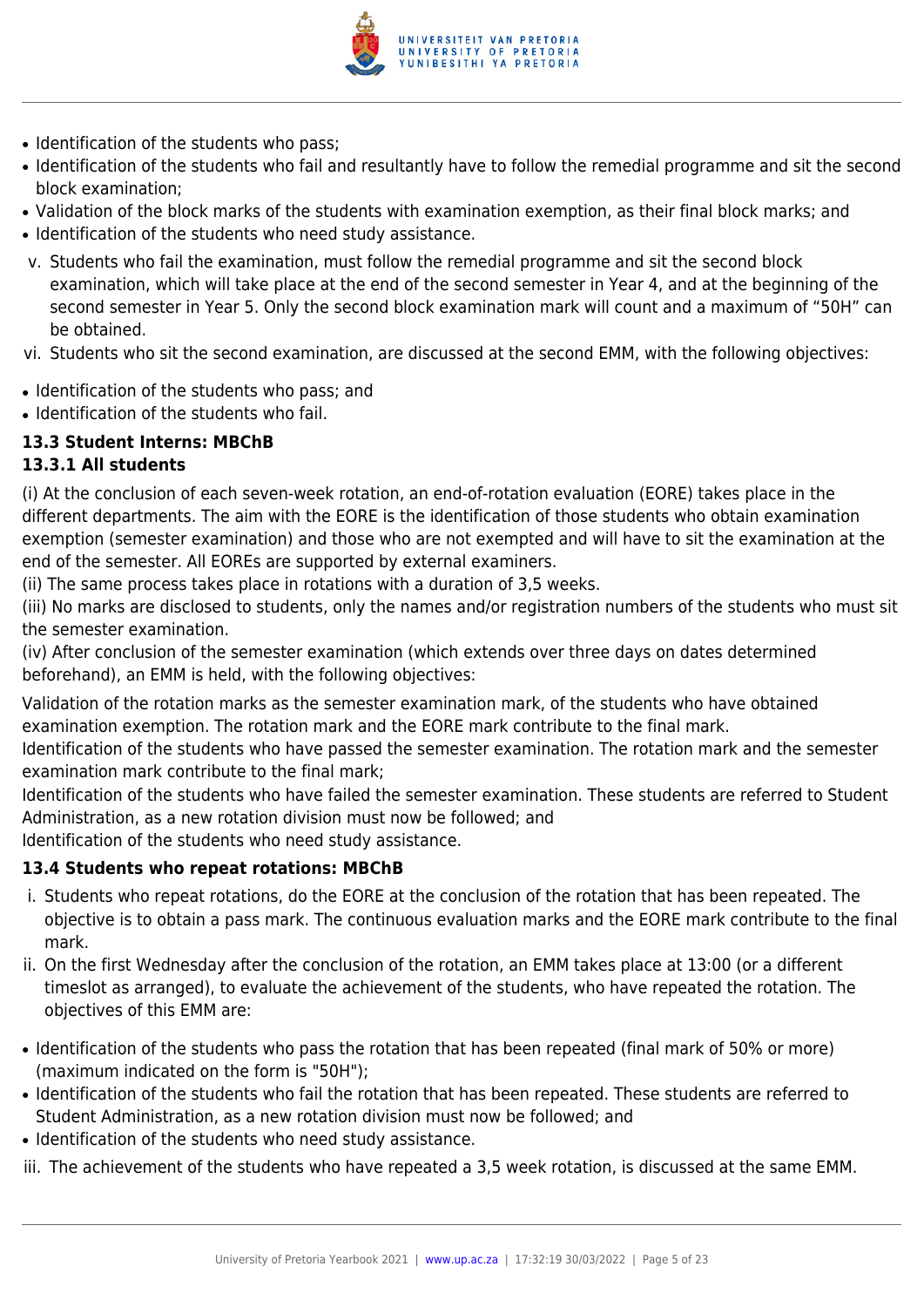

#### **13.5 Students who are "finalists" at another time than the end of the sixth year of study: MBChB 13.5.1 Students who repeated previous rotations successfully, and who are now "finalists", but will be doing the current rotation for the first time:**

- i. These students do the EORE just like all other students do, the objective being, as in the case with other students, to identify those who do or do not obtain, exemption from the semester examination.
- ii. Students who obtain examination exemption after the conclusion of the EORE, thus pass the rotation automatically.
- iii. Students who do not obtain exemption from the semester examination after the conclusion of the EORE, must therefore sit the examination at the end of the relevant semester.
- iv. In keeping with UP regulations, these students, who are completing their studies ("finalists"), who have only one course (rotation) to complete in order to comply with all the requirements for the MBChB degree, and who have not obtained examination exemption, may apply to sit a "special examination" the following week (at a time earlier than the semester examination where applicable). This examination (which will take place at an earlier time), must preferably be scheduled for the Monday or Tuesday of the following week. The department determines the format and due to the fact that the student has already been through the external evaluation process, the presence of an external examiner at the special examination is optional, although recommended. The final mark comprises the examination mark and must be 50% or more to pass. The marks must be available by the Wednesday in order that these students' marks can be submitted to the EMM, which will be held on that day.
- v. The objectives of the EMM for this category of students are:
- Identification of the students who have passed the special examination. These students complete the programme, and a special mini oath-taking ceremony is arranged for them; and
- Identification of the students who have failed the special examination. These students fail the course, must repeat the relevant rotation and must therefore be referred to Student Administration.

#### **13.6 Students who are "finalists", but who are repeating the current rotation (all circumstances – previously, or at a recent EMM, identified as having failed): MBChB**

- i. These students do the EORE as all other students. The objective is to obtain a pass mark. The continuous evaluation marks and the EORE mark contribute to the rotation mark, which, in this case, is also the final mark. The mark must be 50% or more, but the maximum that will be indicated on the form, is "50H".
- ii. On the first Wednesday after the conclusion of the rotation, an EMM will be held at 13:00 (or another time slot as arranged), to evaluate the achievement of these students who are repeating the current rotation. The objectives of this EMM are:
- Identification of the students who have passed the EORE/examination. These students thus complete the MBChB degree programme and a mini oath-taking ceremony will be arranged for them; and
- Identification of the students who have failed the EORE/examination. These students thus fail the rotation, must repeat the relevant rotation and must therefore be referred to Student Administration.
- iii. Students in this category, who are only repeating a 3,5 week rotation, will follow the exact same route, but a unique EMM will be arranged shortly after completion of the EORE/examination. The same objectives will apply.

#### Special refresher course for medical practitioners

A one-week course for medical practitioners is presented annually by the School of Medicine with clinical presentations by various departments in the afternoons and evenings. The School also offers an annual intensive two-day course in one main field of study.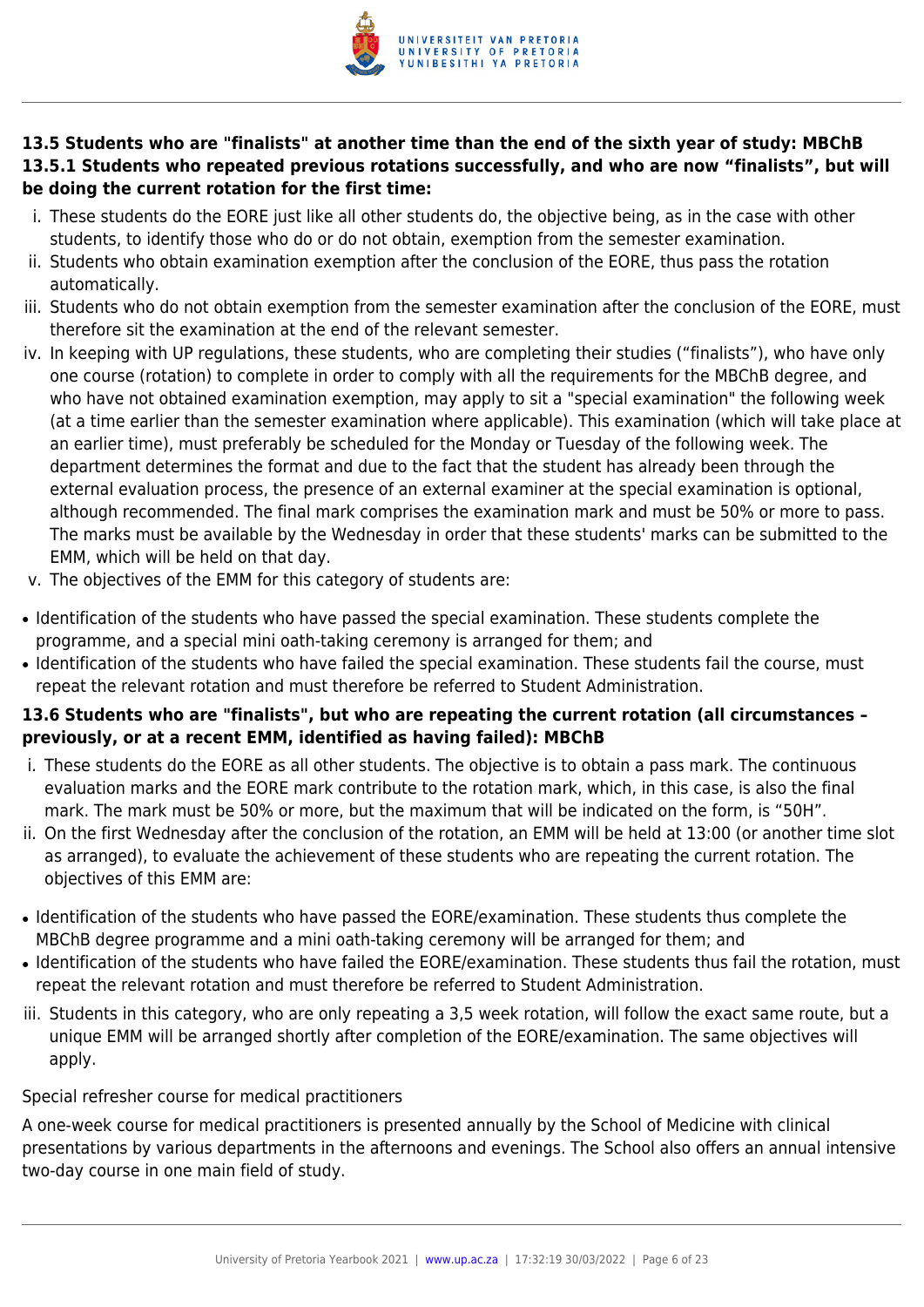

A medical practitioner who wishes to update his or her knowledge, may register as a special postgraduate student in the School of Medicine (Medicine Special). He or she will then have the opportunity to attend demonstrations and discussions and to participate in work as determined by the head of the relevant department.

#### **Visiting postgraduate students (Code 10290001)**

A medical practitioner or specialist physician may apply to register as a postgraduate visiting student for nonexamination purposes for a period/s of one month or longer as preferred, during which period he or she may work in a department of his/her choice. The nature of this work will be determined by each head of department. Periods of time completed in this way, will not be recognised as periods of formal training for the purposes of specialisation.

#### **Medicine Special (Undergraduate)**

Individual modules – not for degree purposes.

| <b>Code</b> | Description                                                        |
|-------------|--------------------------------------------------------------------|
| 10180001    | Medicine Special (Undergraduate) Prinshof Campus                   |
| 10185021    | Medicine Special (Cuban students: Prinshof Campus)                 |
| 10190001    | Medicine Foreign (Non-examination purposes) Visiting Undergraduate |

#### **Medicine Special (Postgraduate) (Code 10280001)**

Registration as a postgraduate candidate with a view to complete examinations in prerequisite subjects for MMed (with approval of the Chairperson of the School and heads of departments in question), until such time as a registrarship becomes available. Neither the University of Pretoria nor the province is under any obligation whatsoever, to appoint such a student as a registrar or to give him or her precedence over other candidates to be appointed.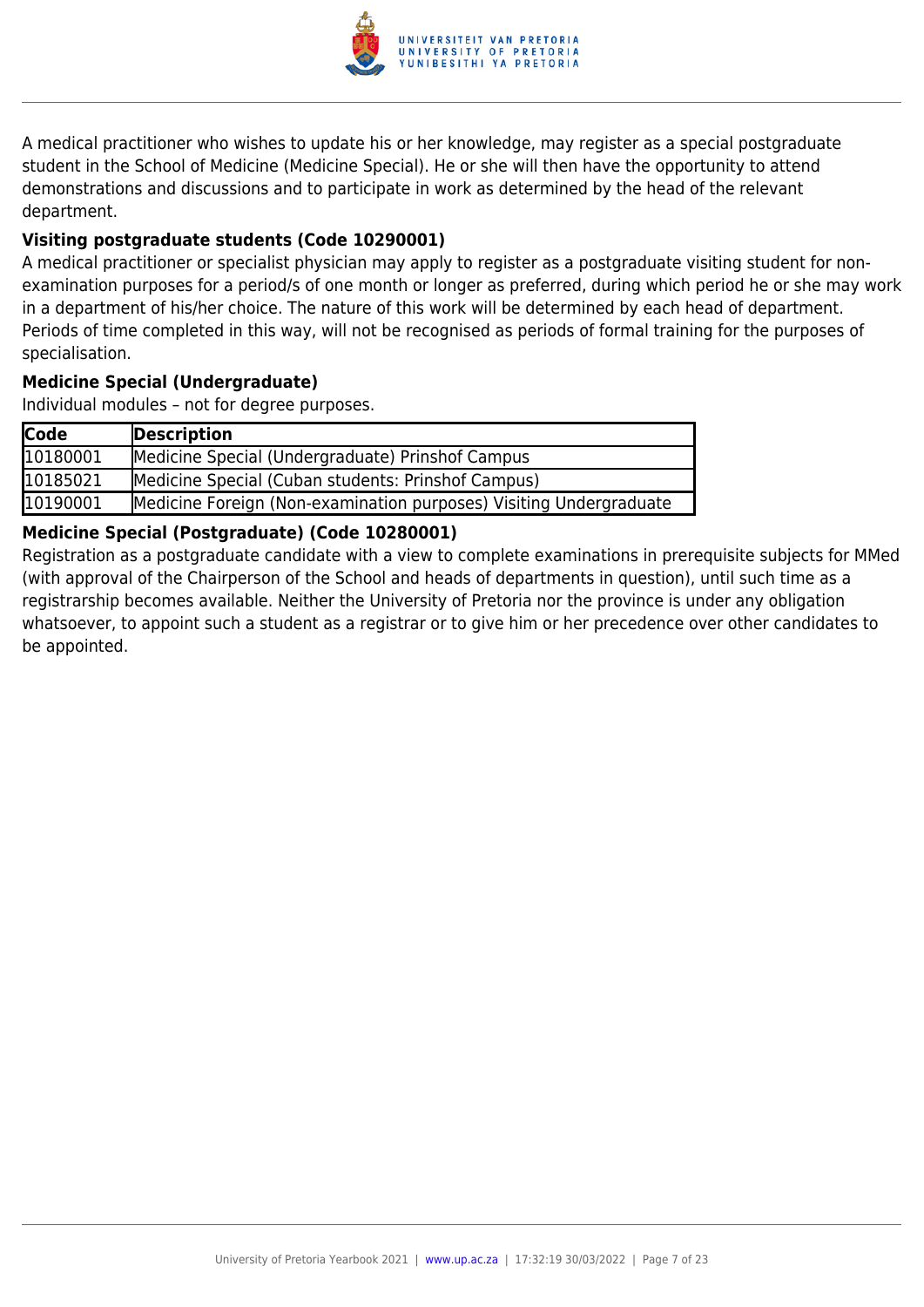

- Undergraduate Degree
- **BChD (10136001)**
- **BCMP (10130012)**
- **BDietetics (10139003)**
- **BNurs (10131002)**
- **BOH (10132001)**
- **BOT (10138003)**
- **BPhysT (10138103)**
- **BRad in Diagnostics (10137100)**
- **BSportSci (10135010)**
- **MBChB (10130003)**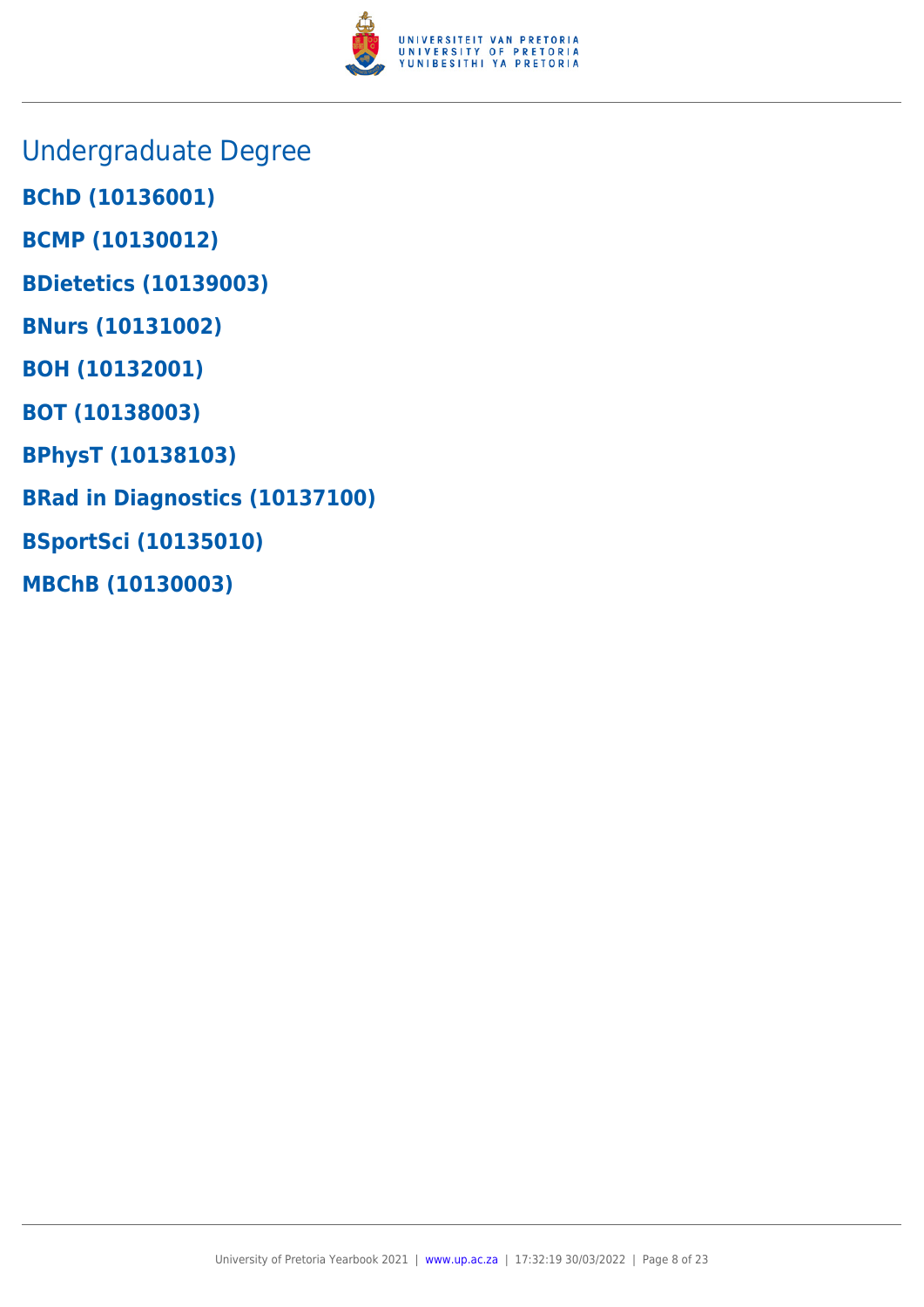

### Postgrad Diploma/Certificate

**PGDip in Dentistry Aesthetic Dentistry (10221015) PGDip in Dentistry Community Dentistry (10221012) PGDip in Dentistry Dental Materials (10221014) PGDip in Dentistry Endodontics (10221001) PGDip in Dentistry Forensic Odontology (10221003) PGDip in Dentistry Implantology (10221016) PGDip in Dentistry Oral Medicine (10221009) PGDip in Dentistry Oral Microbiology (10221010) PGDip in Dentistry Oral Pathology (10221000) PGDip in Dentistry Oral Surgery (10221005) PGDip in Dentistry Orthodontics (10221002) PGDip in Dentistry Pedodontics (10221004) PGDip in Dentistry Periodontology (10221006) PGDip in Dentistry Practice Management (10221013) PGDip in Dentistry Preventive Dentistry (10221011) PGDip in Dentistry Prosthetics (10221008) PGDip in Dentistry Prosthodontics (10221017) PGDip in Dentistry Radiography (10221018) PGDip in Dentistry Restorative Dentistry (10221007) PGDip in Family Medicine (10220008) PGDip in General Ultrasound (10220007) PGDip in Hand Therapy (10220012)**

**PGDip in Health Systems Management Executive Leadership (10220001)**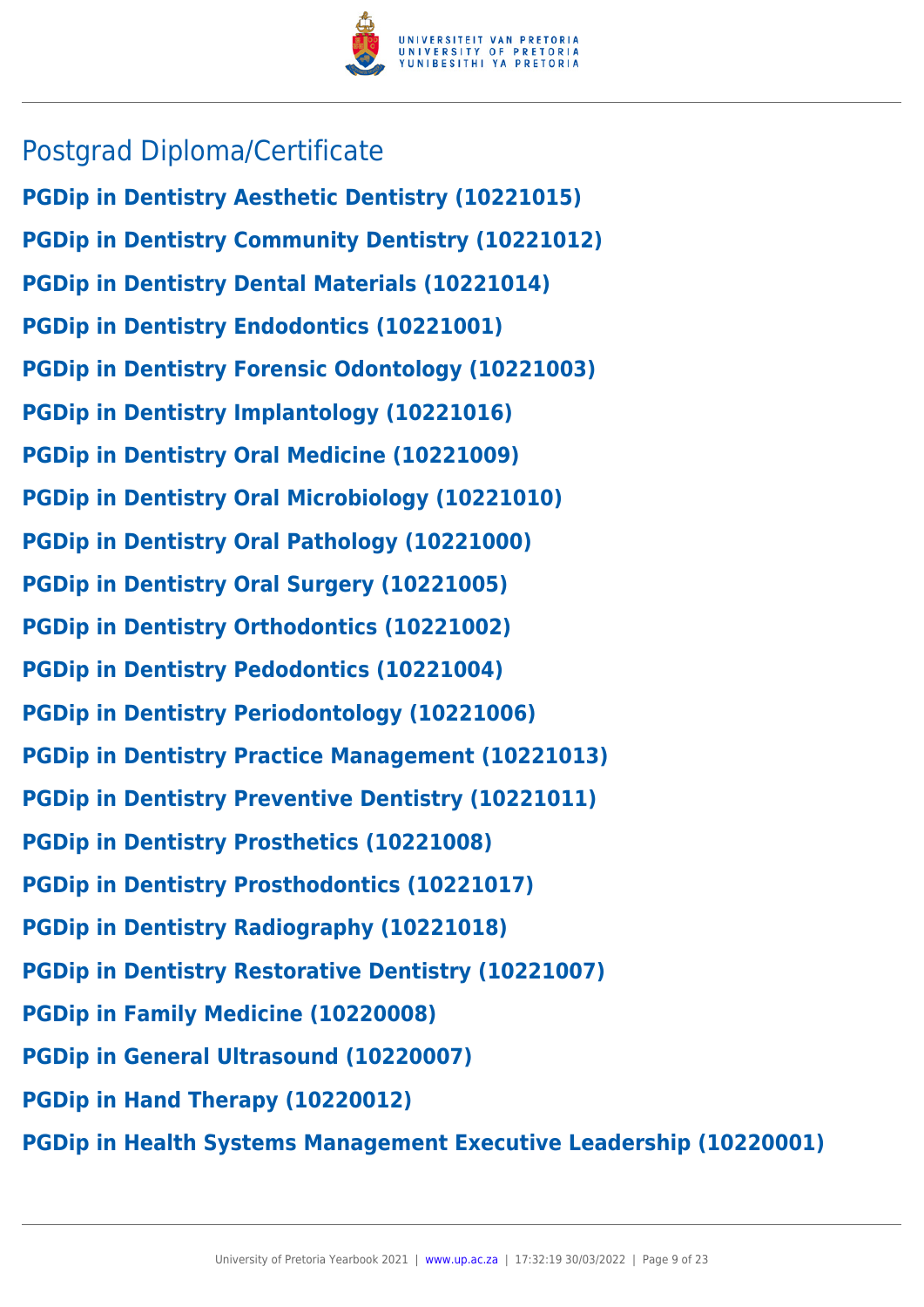

**PGDip in Occupational Medicine and Health (10220003) PGDip in Tropical Medicine and Health (10220000) PGDip in Vocational Rehabilitation (10220009)**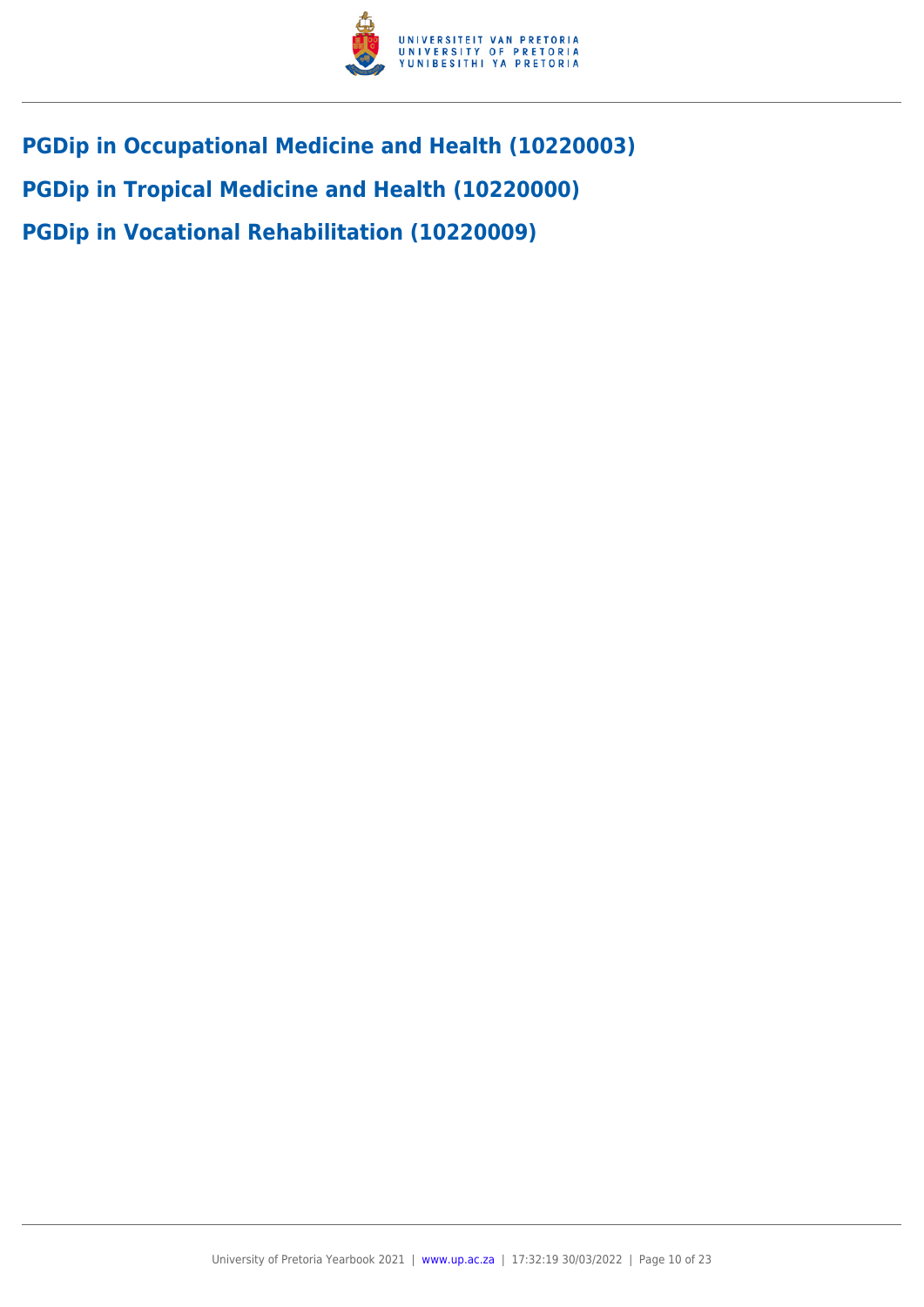

### **Honours**

- **BRadHons Diagnostics (10247015)**
- **BRadHons Nuclear Medicine (10247013)**
- **BRadHons Nuclear Medicine (10247016)**
- **BRadHons Radiation Therapy (10247012)**
- **BRadHons Radiation Therapy (10247014)**
- **BScHons Aerospace Medicine (10244024)**
- **BScHons Anatomy (10243004)**
- **BScHons Biokinetics (10243025)**
- **BScHons Cell Biology (10244052)**
- **BScHons Chemical Pathology (10243152)**
- **BScHons Comparative Anatomy (10243024)**
- **BScHons Developmental Biology (10243007)**
- **BScHons Environmental Health (10244026)**
- **BScHons Epidemiology and Biostatistics (10244016)**
- **BScHons Haematology (10244062)**
- **BScHons Human Cell Biology (10243006)**
- **BScHons Human Genetics (10243073)**
- **BScHons Human Histology (10243005)**
- **BScHons Human Physiology (10243027)**
- **BScHons Macro-anatomy (10243010)**
- **BScHons Medical Criminalistics (10243192)**
- **BScHons Medical Immunology (10243172)**
- **BScHons Medical Microbiology (10243002)**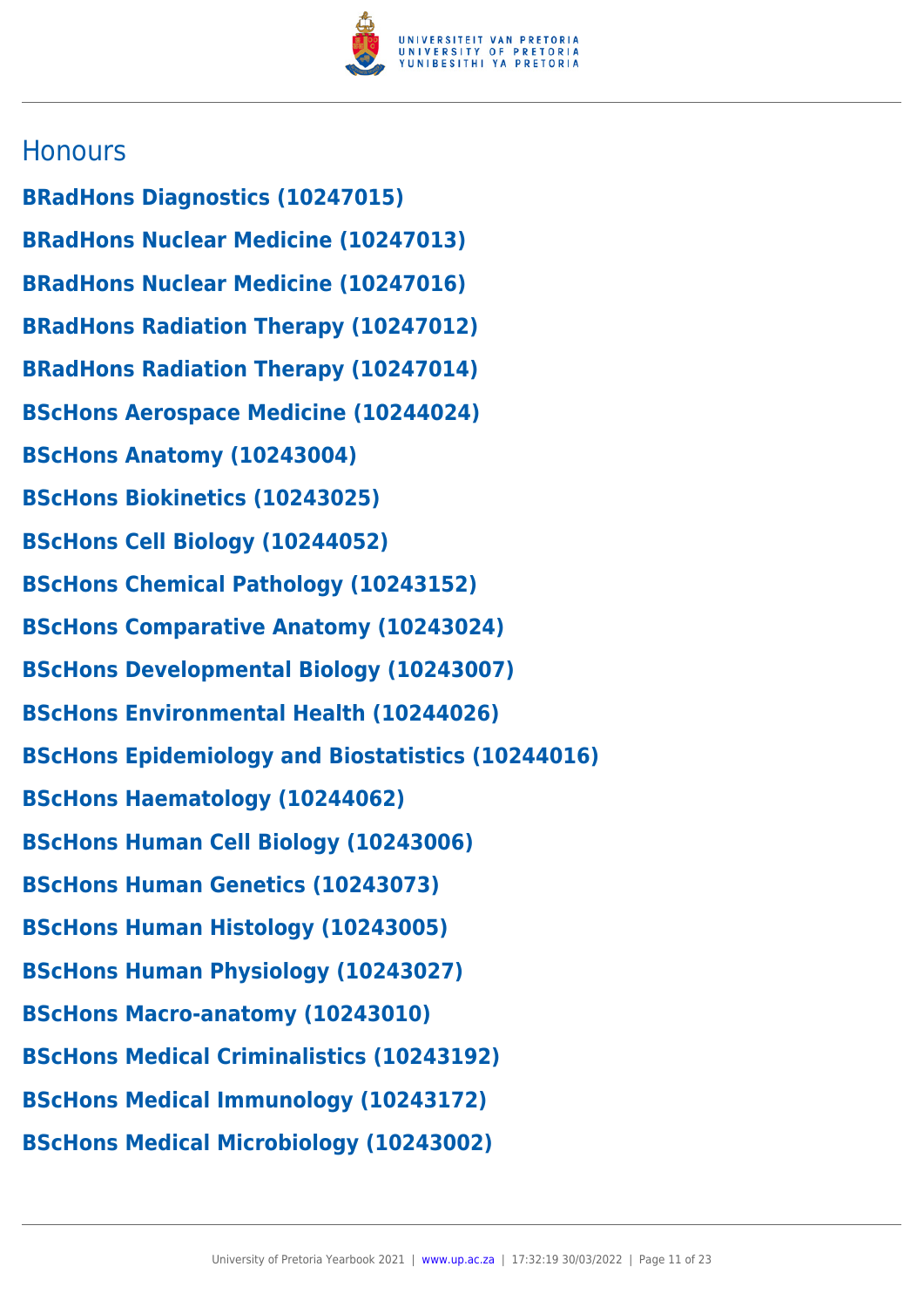

- **BScHons Medical Nuclear Science (10243182)**
- **BScHons Medical Oncology (10244032)**
- **BScHons Medical Physics (10243003)**
- **BScHons Medical Virology (10243133)**
- **BScHons Neuro-anatomy (10243008)**
- **BScHons Occupational Hygiene (10244025)**
- **BScHons Pharmacology (10243162)**
- **BScHons Physical Anthropology (10243009)**
- **BScHons Radiation Oncology (10243144)**
- **BScHons Reproductive Biology (10244043)**
- **BScHons Reproductive Biology Andrology (10244044)**
- **BScHons Sports Science (10243026)**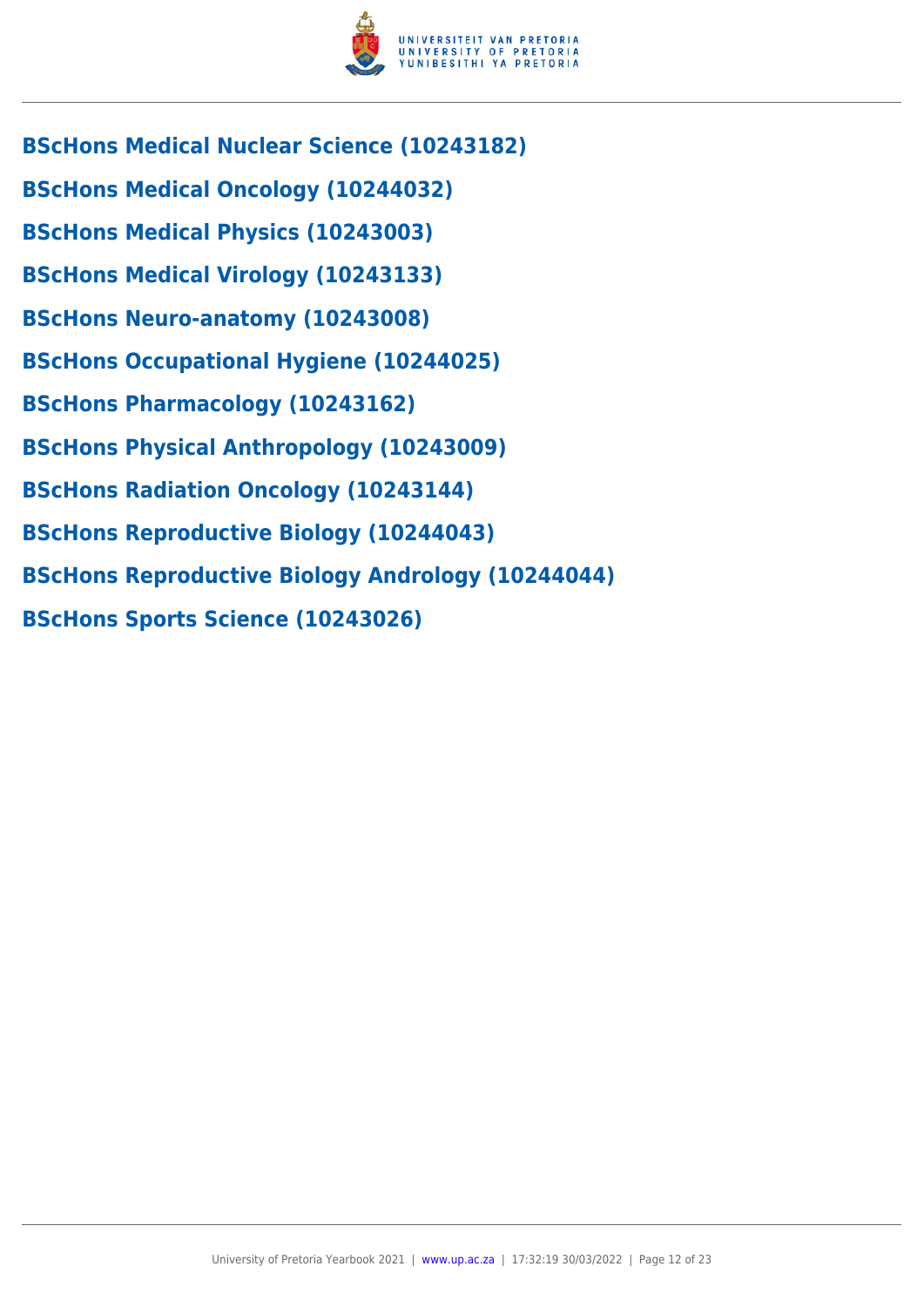

## Master's

**MChD Community Dentistry (10252050)**

**MChD Maxillofacial and Oral Surgery (endorsement ChirMaxFac-Dent) (10252000)**

**MChD Maxillofacial and Oral Surgery (endorsement ChirMaxFac-Med) (10252070)**

**MChD Maxillofacial and Oral Surgery (endorsement ChirMaxFac-Med) (10252080)**

**MChD Maxillofacial and Oral Surgery (endorsement ChirMaxFac-Med) (10252081)**

**MChD Oral Pathology (10252030)**

**MChD Orthodontics (10252020)**

**MChD Periodontics and Oral Medicine (10252040)**

**MChD Prosthodontics (10252060)**

**MDietetics (10259003)**

**MDietetics (Coursework) (10259004)**

**MECI (10258241)**

**MMed Anaesthesiology (10250012)**

**MMed Anatomical Pathology (10250252)**

**MMed Chemical Pathology (10250273)**

**MMed Clinical Pathology (10250242)**

**MMed Dermatology (10250032)**

**MMed Emergency Medicine (10250394)**

**MMed Family Medicine (10250402)**

**MMed Forensic Pathology (10250274)**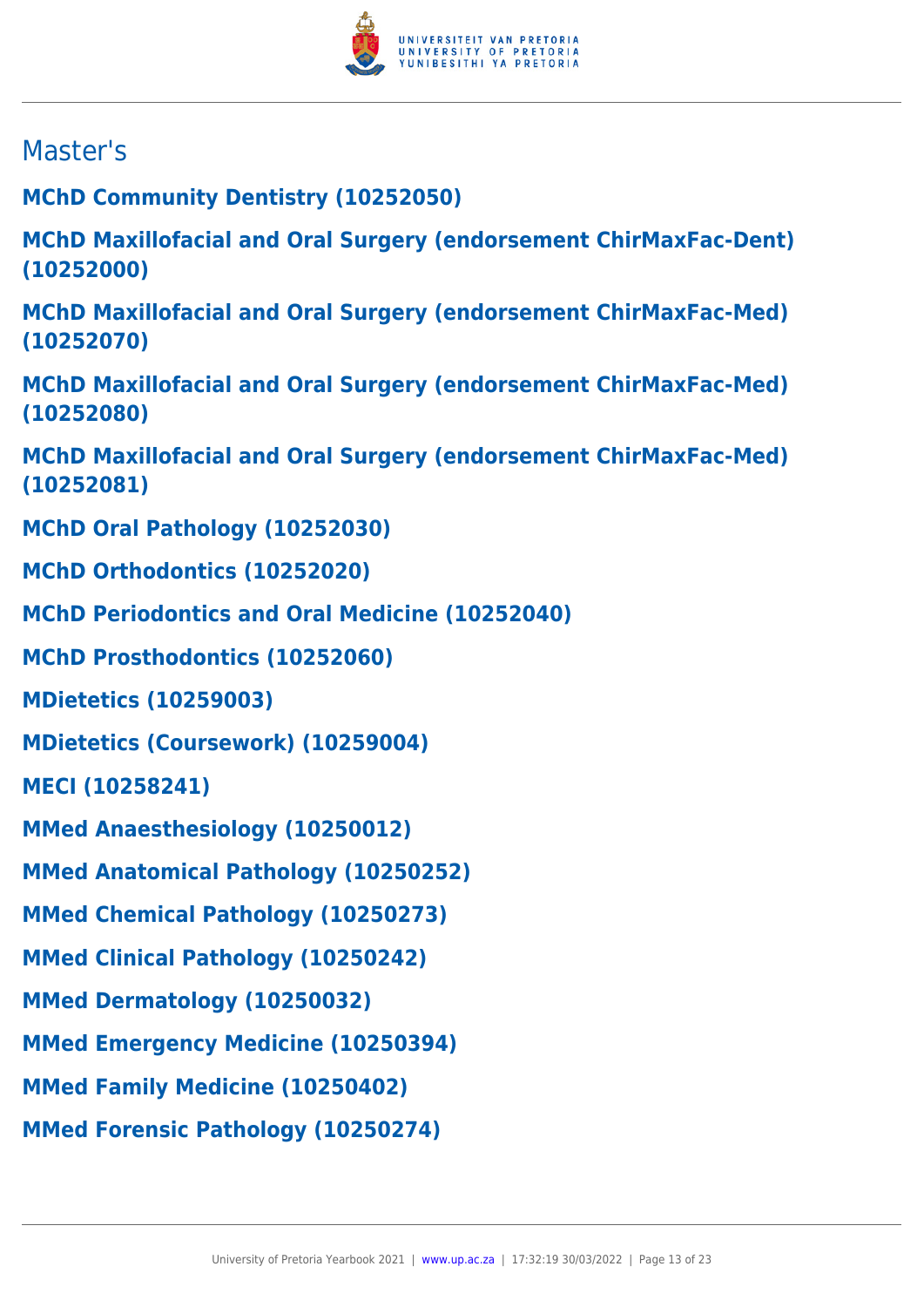

**MMed Geriatrics (10250042) MMed Haematology (10250282) MMed Internal Medicine (10250052) MMed Medical Microbiology (10250262) MMed Medical Oncology (10250165) MMed Medical Virology (10250393) MMed Neurology (10250092) MMed Neurosurgery (10250192) MMed Nuclear Medicine (10250382) MMed Obstetrics and Gynaecology (10250102) MMed Occupational Medicine (10250374) MMed Ophthalmology (10250112) MMed Orthopaedics (10250202) MMed Otorhinolaryngology (10250362) MMed Paediatric Surgery (10250025) MMed Paediatrics (10250122) MMed Plastic Surgery (10250212) MMed Psychiatry (10250142) MMed Public Health Medicine (10250373) MMed Radiation Oncology (10250164) MMed Radiological Diagnostics (10250153) MMed Surgery (10250024) MMed Thoracic Surgery (10250232) MMed Urology (10250222)**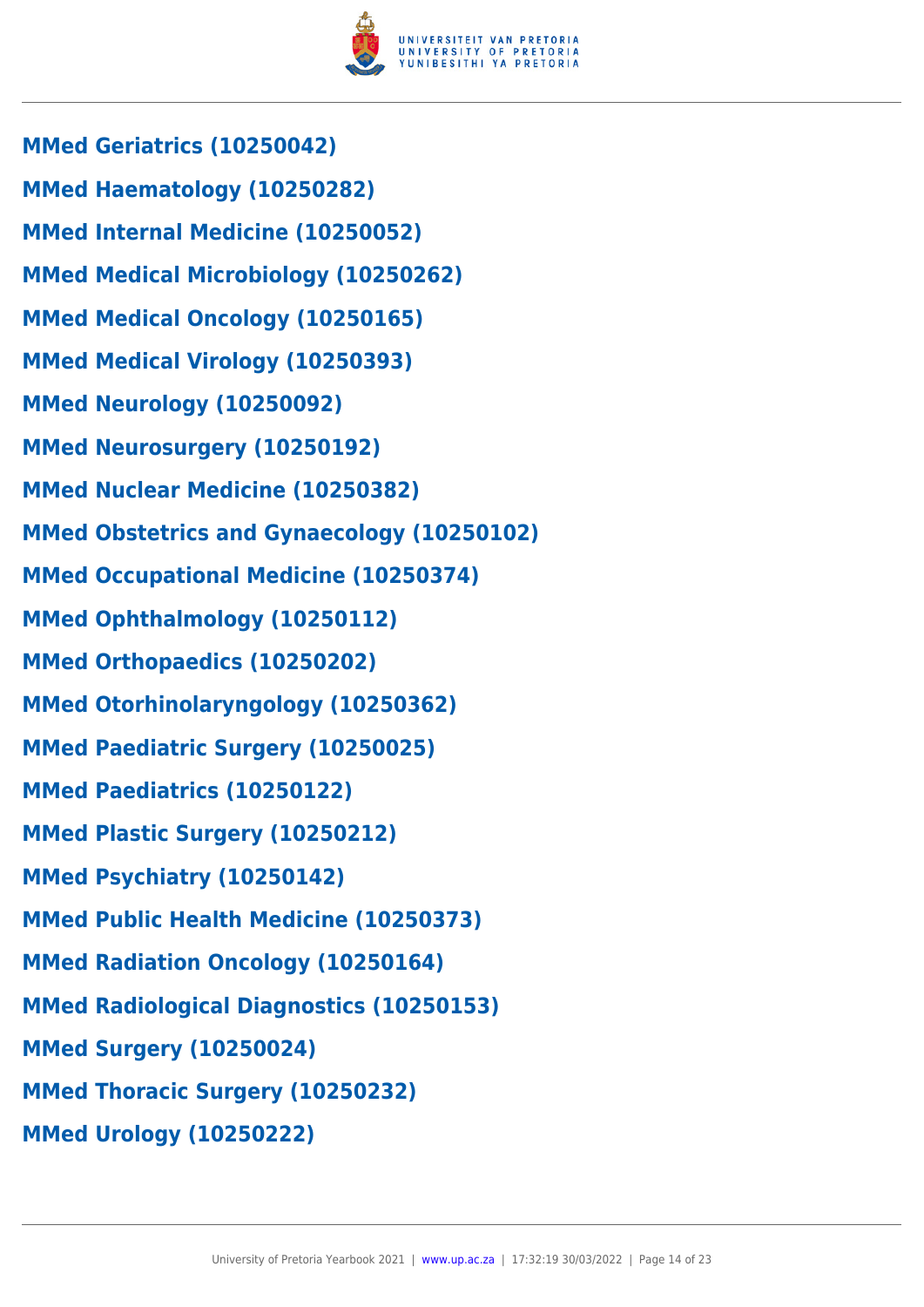

**MMilMed (10255002) MNurs Clinical Fields of Study (10251154) MNurs Clinical Fields of Study (Coursework) (10251056) MNurs Nursing Education (10251053) MNurs Nursing Education (Coursework) (10251055) MNurs Nursing Management (10251113) MNurs Nursing Management (Coursework) (10251114) MOccTher (10258002) MOccTher Activity Theory (Coursework) (10258052) MOccTher Hand Therapy (Coursework) (10258012) MOccTher Neurology (Coursework) (10258022) MOccTher Paediatrics (Coursework) (10258032) MOccTher Psychiatry (Coursework) (10258042) MPH (10256502) MPharmMed (10256002) MPhil Allergology (Coursework) (10250502) MPhil Cardiology (Coursework) (10250503) MPhil Child and Adolescent Psychiatry (Coursework) (10250504) MPhil Clinical Haematology (Coursework) (10250505) MPhil Critical Care (Coursework) (10250506) MPhil Developmental Paediatrics (Coursework) (10250507) MPhil Endocrinology and Metabolism (Coursework) (10250508) MPhil Forensic Psychiatry (Coursework) (10250532) MPhil Gynaecological Oncology (Coursework) (10250509)**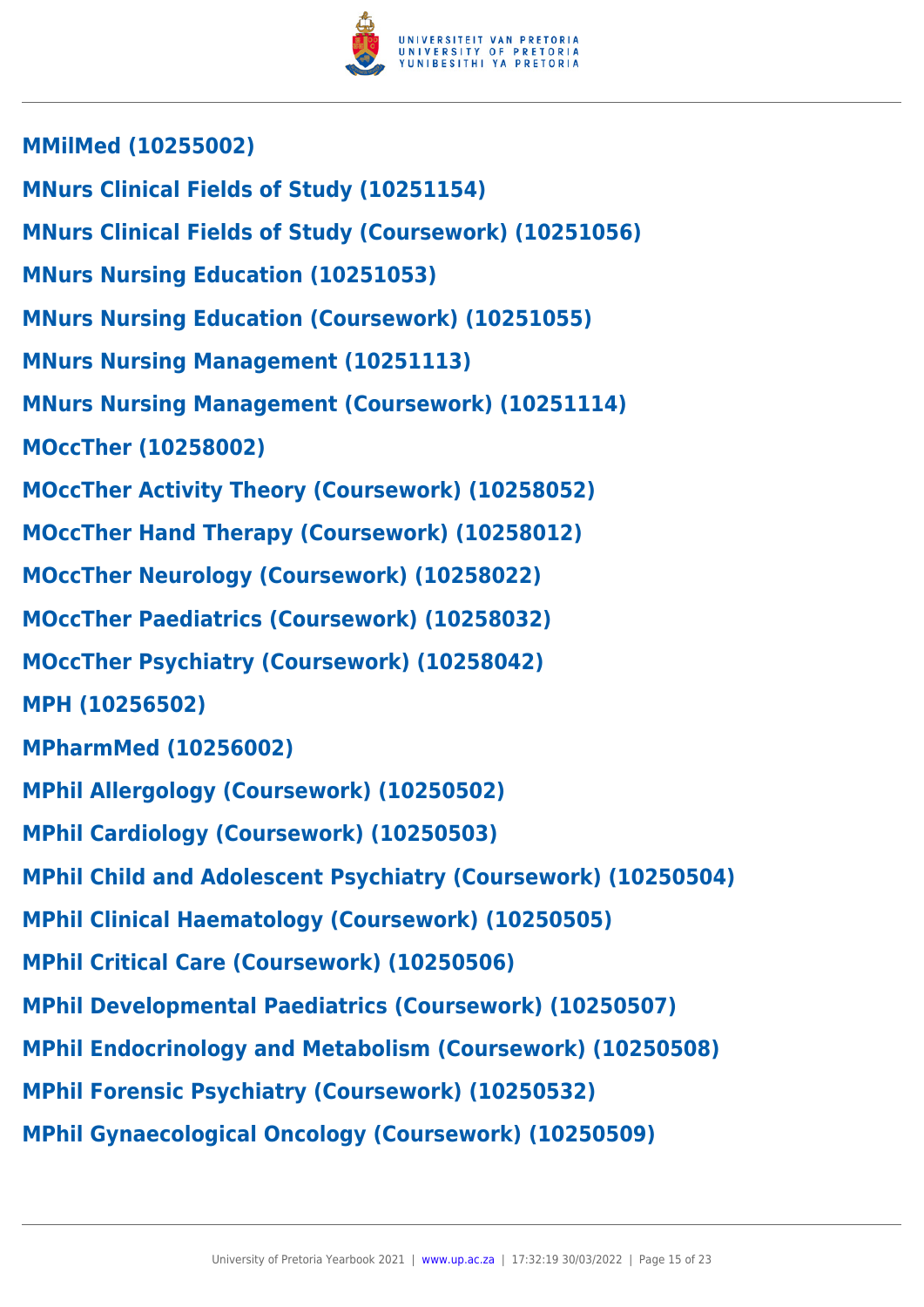

**MPhil Infectious Diseases (Coursework) (10250510) MPhil Maternal and Fetal Medicine (Coursework) (10250511) MPhil Medical Gastroenterology (Coursework) (10250512) MPhil Medical Oncology (Coursework) (10250533) MPhil Neonatology (Coursework) (10250513) MPhil Nephrology (Coursework) (10250514) MPhil Paediatric Allergology (Coursework) (10250515) MPhil Paediatric Cardiology (Coursework) (10250516) MPhil Paediatric Critical Care (Coursework) (10250517) MPhil Paediatric Endocrinology and Metabolism (Coursework) (10250518) MPhil Paediatric Gastroenterology (Coursework) (10250519) MPhil Paediatric Infectious Diseases (Coursework) (10250520) MPhil Paediatric Nephrology (Coursework) (10250521) MPhil Paediatric Neurology (Coursework) (10250522) MPhil Paediatric Oncology (Coursework) (10250523) MPhil Paediatric Pulmonology (Coursework) (10250524) MPhil Paediatric Rheumatology (Coursework) (10250525) MPhil Philosophy and Ethics of Mental Health (Coursework) (10250531) MPhil Pulmonology (Coursework) (10250526) MPhil Reproductive Medicine (Coursework) (10250534) MPhil Rheumatology (Coursework) (10250527) MPhil Surgical Gastroenterology (Coursework) (10250528) MPhil Trauma Surgery (Coursework) (10250529) MPhil Urogynaecology (Coursework) (10250535)**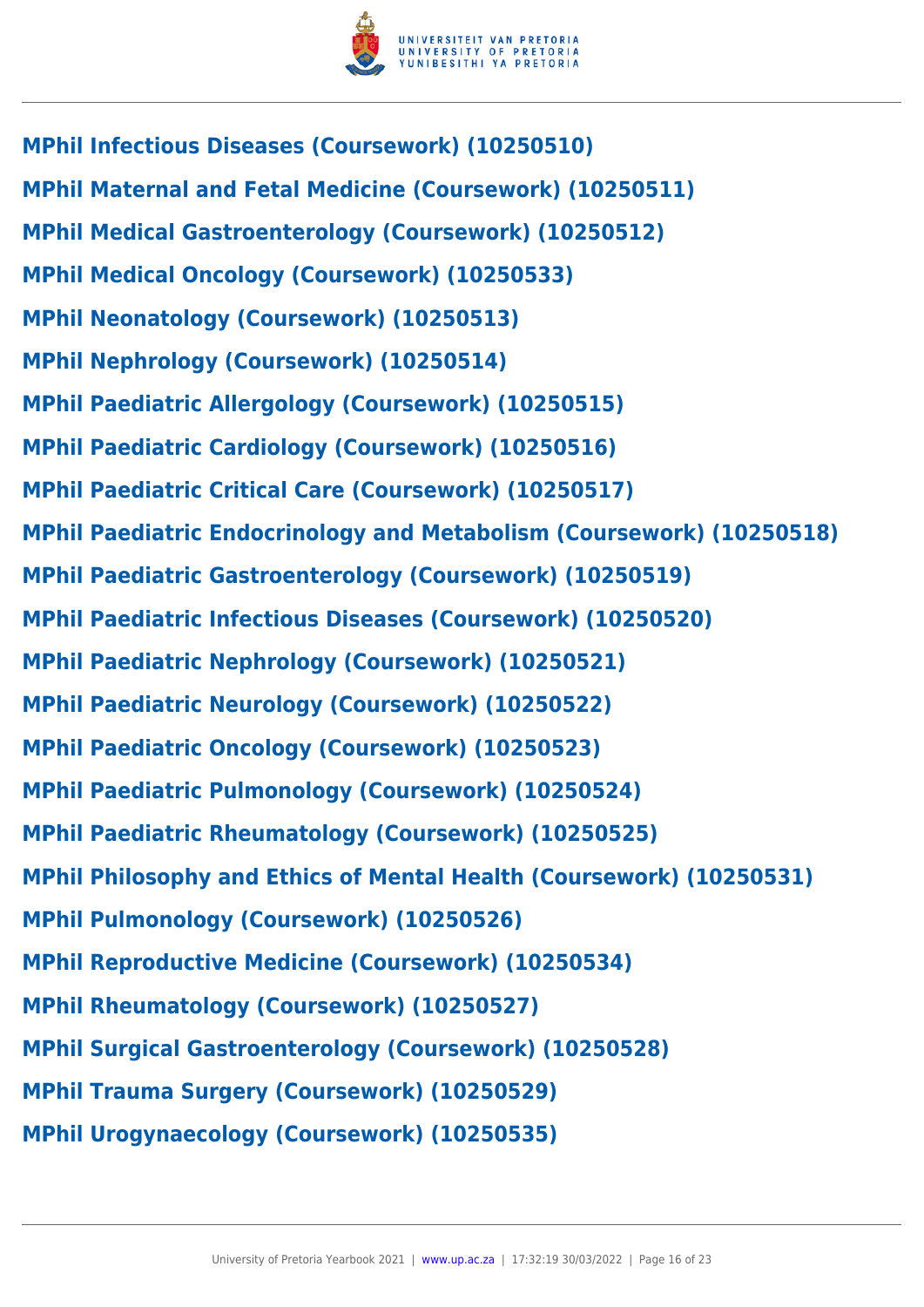

**MPhil Vascular Surgery (Coursework) (10250530) MPhysio (10258103) MPhysio Internal Medicine (Coursework) (10258163) MPhysio Neurology and Neurosurgery (Coursework) (10258233) MPhysio Orthopaedic Manual Therapy (Coursework) (10258213) MPhysio Orthopaedics (Coursework) (10258203) MPhysio Paediatrics (Coursework) (10258173) MPhysio Sports Medicine (Coursework) (10258223) MPhysio Surgery (Coursework) (10258133) MPhysio Womens Health (Coursework) (10258183) MRad Diagnostics (10257002) MRad Nuclear Medicine (10257022) MRad Radiation Therapy (10257013) MSc Aerospace Medicine (10253252) MSc Anatomy (10253013) MSc Applied Human Nutrition (10253340) MSc Cell Biology (10253103) MSc Chemical Pathology (10253043) MSc Dentistry (10252090) MSc Dentistry Maxillofacial and Oral Radiology (Coursework) (10252092) MSc DentistryOral Surgery (Coursework) (10252091) MSc Environmental Health (10253323) MSc Epidemiology and Biostatistics (10253335) MSc Haematology (10253262)**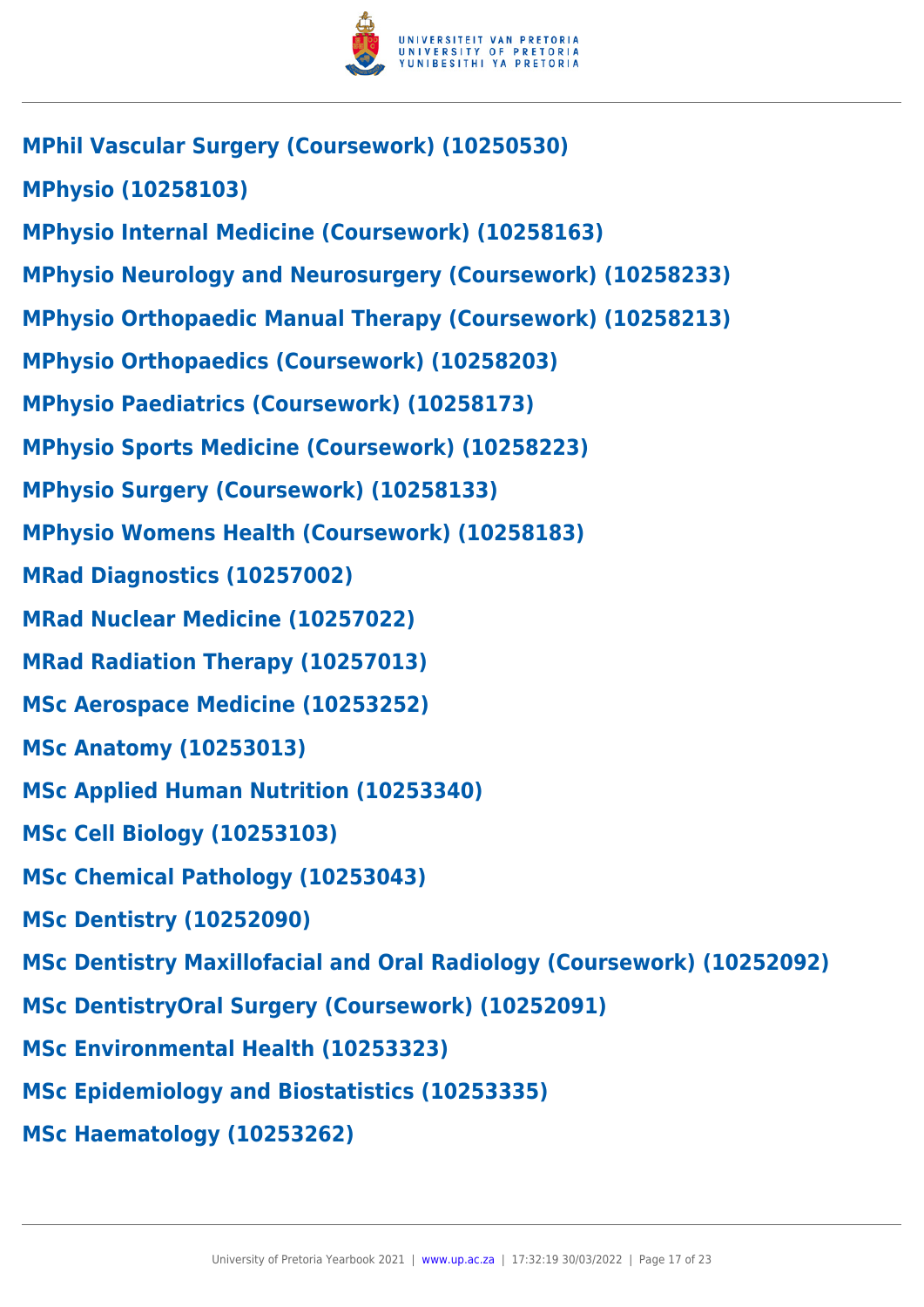

- **MSc Human Genetics (10253073)**
- **MSc Human Physiology (10253026)**
- **MSc Medical Applied Psychology (10253325)**
- **MSc Medical Criminalistics (10253123)**
- **MSc Medical Immunology (10253243)**
- **MSc Medical Microbiology (10253033)**
- **MSc Medical Nuclear Science (10253063)**
- **MSc Medical Oncology (10253302)**
- **MSc Medical Physics (10253272)**
- **MSc Medical Virology (10253133)**
- **MSc Pharmacology (10253053)**
- **MSc Radiation Oncology (10253283)**
- **MSc Reproductive Biology (10253093)**
- **MSc Reproductive BiologyAndrology (10253312)**
- **MSc Sports Medicine (Coursework) (10253141)**
- **MSc Sports Science (10253146)**
- **MSc Sports Science Biokinetics (10253144)**
- **MSc Sports Science Biomechanics (10253145)**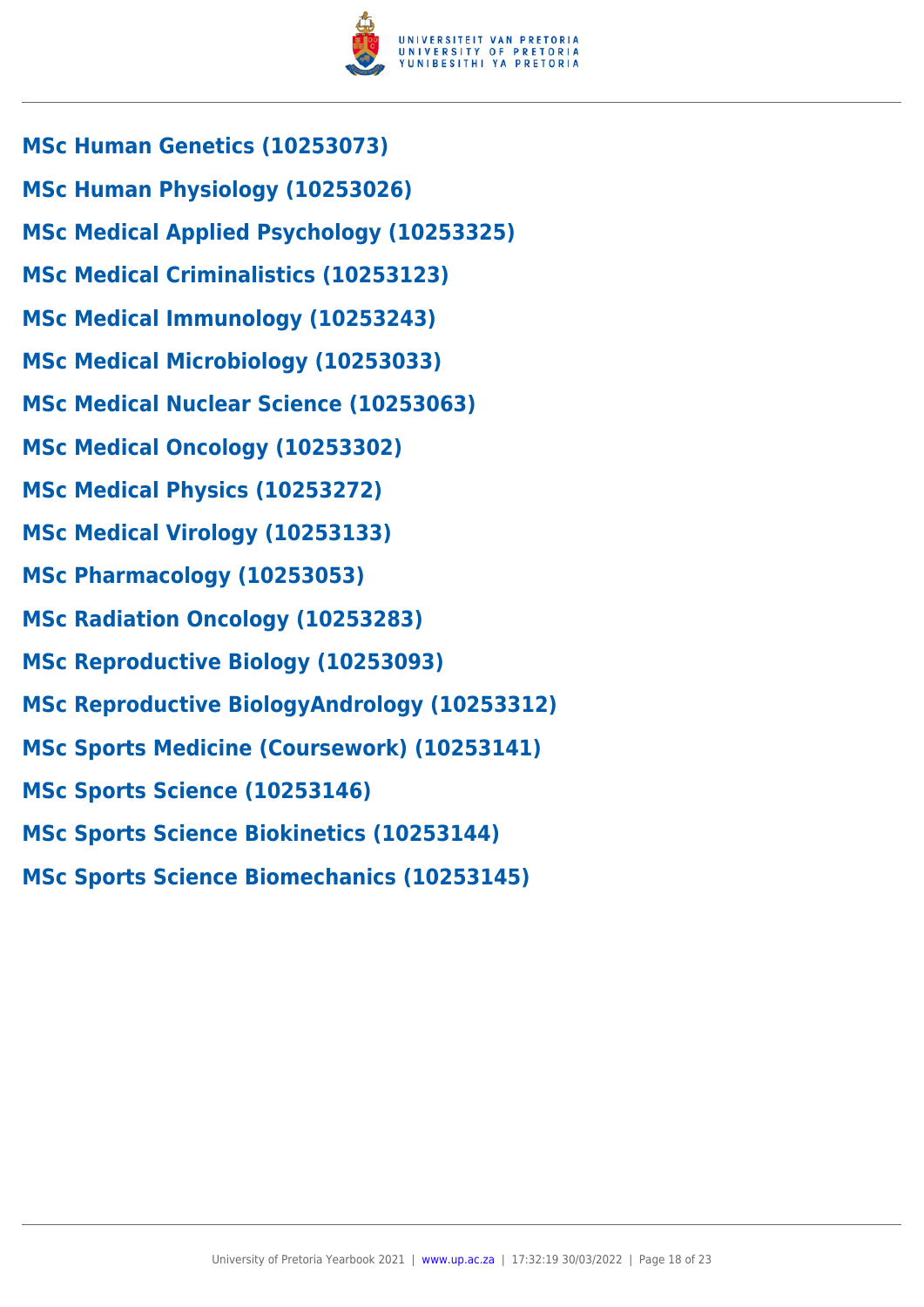

### **Doctorate**

- **DMed Anaesthesiology (10260014)**
- **DMed Anatomy (10260222)**
- **DMed Dermatology (10260032)**
- **DMed Family Medicine (10260252)**
- **DMed Forensic Medicine (10260062)**
- **DMed Geriatrics (10260042)**
- **DMed Haematology (10260292)**
- **DMed Human Physiology (10260273)**
- **DMed Internal Medicine (10260052)**
- **DMed Medical Microbiology (10260282)**
- **DMed Medical Oncology (10260362)**
- **DMed Neurology (10260072)**
- **DMed Neurosurgery (10260172)**
- **DMed Obstetrics and Gynaecology (10260082)**
- **DMed Ophthalmology (10260092)**
- **DMed Orthopaedics (10260182)**
- **DMed Otorhinolaryngology (10260232)**
- **DMed Paediatrics (10260102)**
- **DMed Pathology (10260112)**
- **DMed Pharmacology (10260262)**
- **DMed Plastic and Reconstructive Surgery (10260192)**
- **DMed Psychiatry (10260122)**
- **DMed Public Health Medicine (10260244)**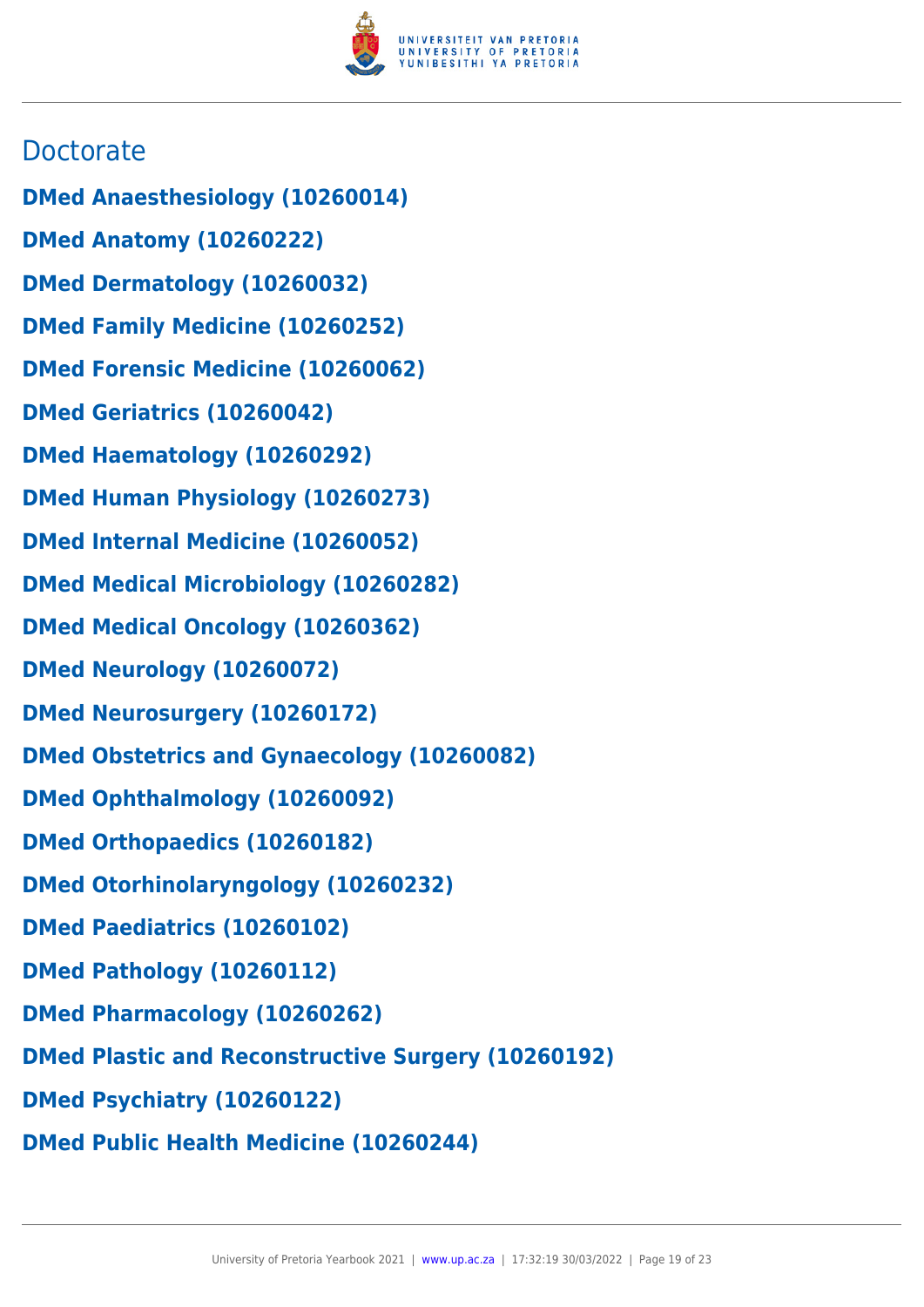

- **DMed Radiation Oncology (10260143)**
- **DMed Radiological Diagnostics (10260132)**
- **DMed Reproductive Biology (10260013)**
- **DMed Reproductive Biology Andrology (10260015)**
- **DMed Surgery (10260022)**
- **DMed Thoracic Surgery (10260212)**
- **DMed Urology (10260202)**
- **PhD Anaesthesiology (10260522)**
- **PhD Anatomical Pathology (10260442)**
- **PhD Anatomy (10260332)**
- **PhD Chemical Pathology (10260502)**
- **PhD Community Health (10260406)**
- **PhD Dentistry (10264000)**
- **PhD Dermatology (10260325)**
- **PhD Diagnostic Radiology (10260592)**
- **PhD Dietetics (10263062)**
- **PhD Environmental Health (10260410)**
- **PhD Epidemiology (10260409)**
- **PhD Family Medicine (10260462)**
- **PhD Forensic Pathology (10260612)**
- **PhD Haematology (10260622)**
- **PhD Health Ethics (10260603)**
- **PhD Health Systems (10260407)**
- **PhD Human Genetics (10260422)**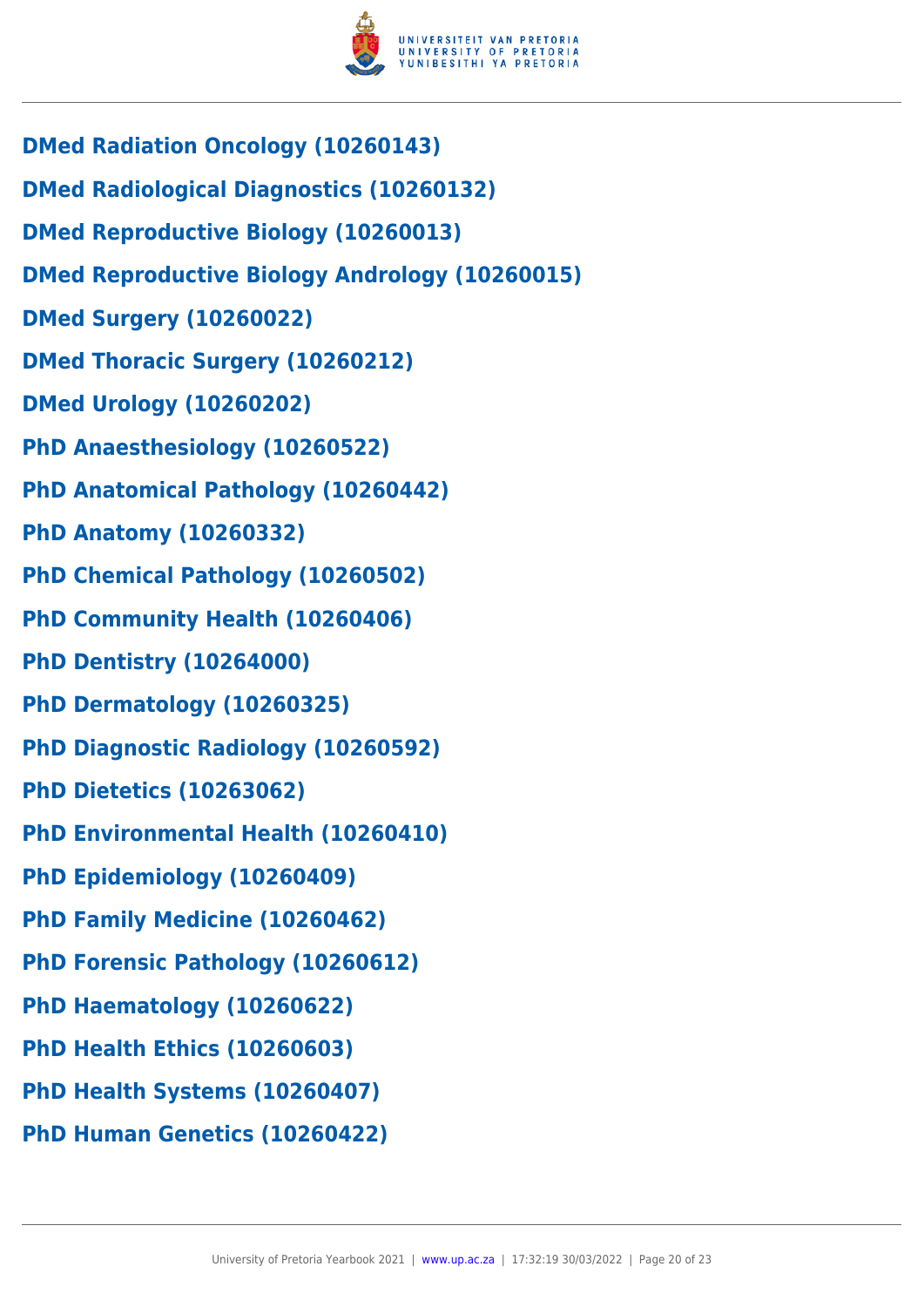

- **PhD Human Physiology (10260343)**
- **PhD Internal Medicine (10260382)**
- **PhD Medical criminalistics (10263050)**
- **PhD Medical Immunology (10263052)**
- **PhD Medical Microbiology (10260352)**
- **PhD Medical Nuclear Science (10260485)**
- **PhD Medical Oncology (10260432)**
- **PhD Medical Physics (10260542)**
- **PhD Medical Virology (10260492)**
- **PhD Mental Health (10260604)**
- **PhD Neurology (10260472)**
- **PhD Nursing Science (10260312)**
- **PhD Obstetrics and Gynaecology (10260552)**
- **PhD Occupational Therapy (10260322)**
- **PhD Ophthalmology (10260632)**
- **PhD Orthopaedics (10260372)**
- **PhD Otorhinolaryngology (10260642)**
- **PhD Paediatrics (10260512)**
- **PhD Pharmacology (10260532)**
- **PhD Physiotherapy (10260452)**
- **PhD Psychiatry (10260487)**
- **PhD Public Health (10260408)**
- **PhD Radiography (10260572)**
- **PhD Reproductive Biology (10260486)**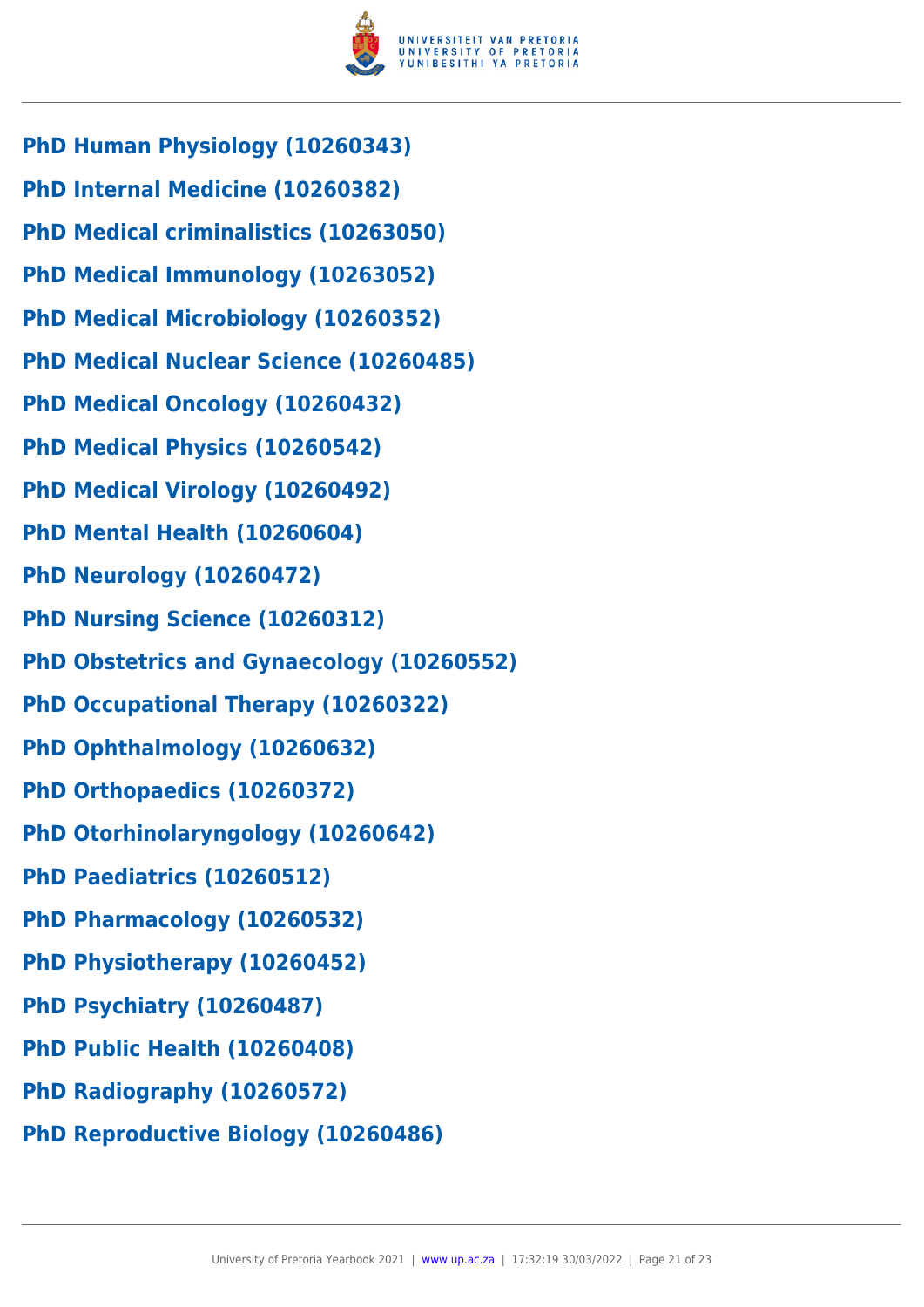

- **PhD Reproductive Biology Andrology (10260488)**
- **PhD Sports Medicine (10260584)**
- **PhD Sports Science (10260583)**
- **PhD Sports Science Biokinetics (10260585)**
- **PhD Sports Science Biomechanics (10260586)**
- **PhD Surgery (10260562)**
- **PhD Urology (10260392)**